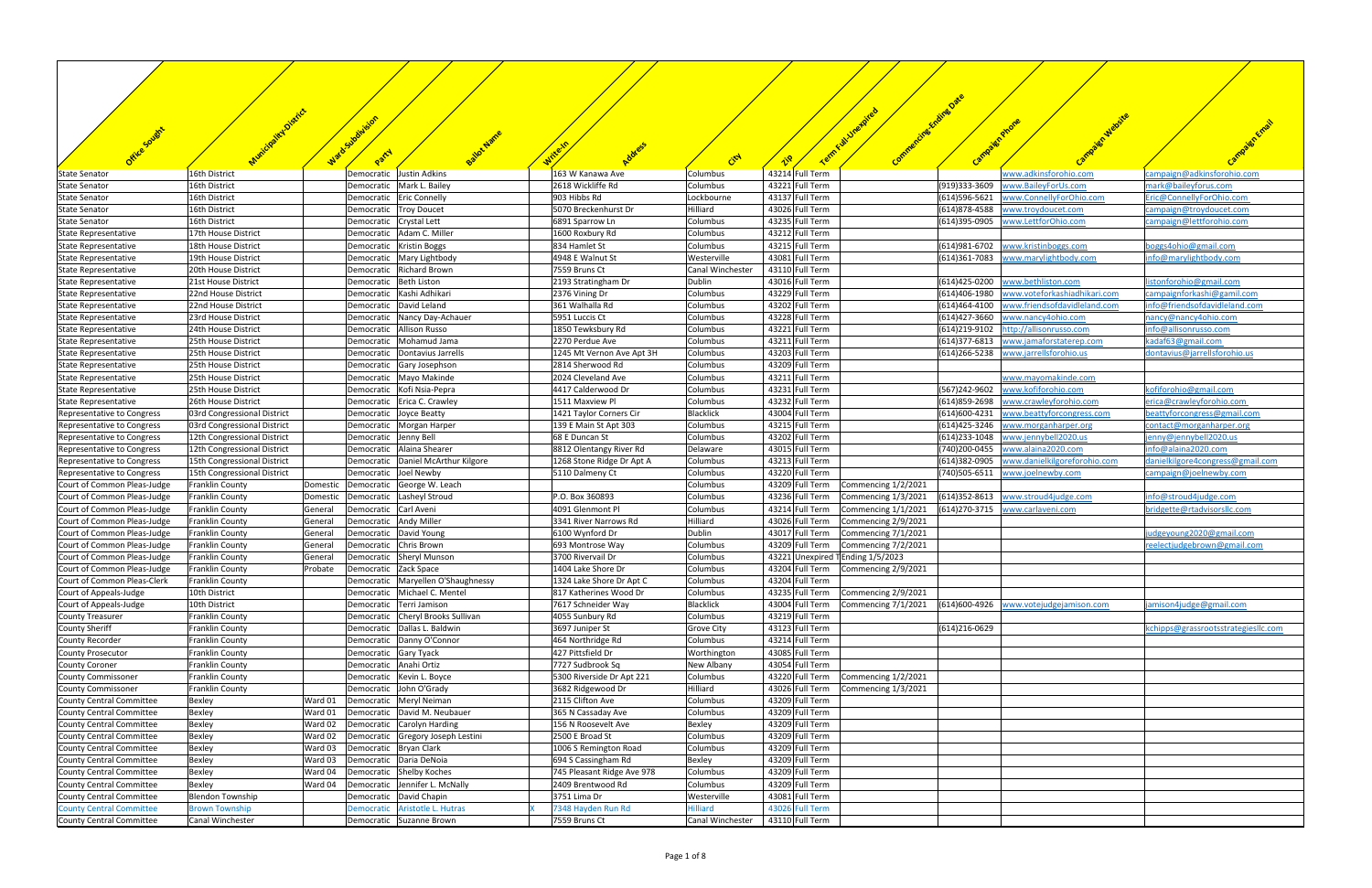| County Central Committee                             | <b>Clinton Township</b> |                    |                                  | Democratic   Deborah Steele                                       | 2081 Radnor Ave                         | Columbus             | 43224 Full Term                    |                                |                                  |
|------------------------------------------------------|-------------------------|--------------------|----------------------------------|-------------------------------------------------------------------|-----------------------------------------|----------------------|------------------------------------|--------------------------------|----------------------------------|
| <b>County Central Committee</b>                      | Columbus                | Ward 01            |                                  | Democratic Jessica Clinger                                        | 1425 S Fifth St                         | Columbus             | 43207 Full Term                    |                                |                                  |
| County Central Committee                             | Columbus                | Ward 01            |                                  | Democratic Ernest Whitted                                         | 191 E Hinman Ave                        | Columbus             | 43207 Full Term                    |                                |                                  |
| County Central Committee                             | Columbus                | Ward 02            |                                  | Democratic Sarah M. Legeza                                        | 928 1/2 S Front St                      | Columbus             | 43206 Full Term                    |                                |                                  |
| County Central Committee                             | Columbus                | Ward 02            | Democratic   Rick Neal           |                                                                   | 982 Jaeger St                           | Columbus             | 43206 Full Term                    |                                |                                  |
| County Central Committee                             | Columbus                | Ward 03            |                                  | Democratic   Debera L. Diggs                                      | 1312 Linwood Ave                        | Columbus             | 43206 Full Term                    |                                |                                  |
| County Central Committee                             | Columbus                | Ward 04            |                                  | Democratic   Monica G. Cerrezuela                                 | 232 S Monroe st                         | Columbus             | 43205 Full Term                    |                                |                                  |
|                                                      | Columbus                | Ward 04            |                                  |                                                                   | 882 Gilbert St                          |                      | 43206 Full Term                    |                                |                                  |
| <b>County Central Committee</b>                      |                         |                    |                                  | Democratic Cissy F. Watkins                                       |                                         | Columbus             | 43205 Full Term                    |                                |                                  |
| County Central Committee                             | Columbus                | Ward 05            |                                  | Democratic   Taisean C. Glover                                    | 640 Linwood Ave                         | Columbus             |                                    |                                |                                  |
| County Central Committee                             | Columbus                | Ward 05            |                                  | Democratic Hannah E. Ware                                         | 671 Kimball Pl                          | Columbus             | 43205 Full Term                    |                                |                                  |
| County Central Committee                             | Columbus                | Ward 06            |                                  | Democratic Karen Sue Bankston                                     | 1449 Gibbard Ave                        | Columbus             | 43219 Full Term                    |                                |                                  |
| <b>County Central Committee</b>                      | <b>Columbus</b>         | Ward 06            | Democratic                       | <b>Tiffany White</b><br>Democratic Nicholas Bankston              | 1204 Woodnell Ave                       | Columbus             | 43219 Full Term                    | www.tiffanywhite4thepeople.com | tiffanywhite4thepeople@gmail.com |
| County Central Committee                             | Columbus                | Ward 07            |                                  | Trevor P. Martin                                                  | 276 Hamilton Ave                        | Columbus             | 43203 Full Term<br>43203 Full Term |                                |                                  |
| County Central Committee                             | Columbus                | Ward 07            | Democratic                       |                                                                   | 320 Johnston St Apt B                   | Columbus             |                                    |                                |                                  |
| County Central Committee                             | Columbus                | Ward 08            |                                  | Democratic Danielle Marie Howell                                  | 233 E Livingston Ave                    | Columbus             | 43215 Full Term                    |                                |                                  |
| County Central Committee                             | Columbus                | Ward 08            |                                  | Democratic   Karen E. Kostelac                                    | 155 W Main St Apt 803                   | Columbus             | 43215 Full Term                    |                                |                                  |
| <b>County Central Committee</b>                      | Columbus                | Ward 09            |                                  | Democratic   Erin M. Gibbons                                      | 866 W Rich St                           | Columbus             | 43222 Full Term                    |                                |                                  |
| County Central Committee                             | Columbus                | Ward 10            |                                  | Democratic   Kevin B. McCain                                      | 1212 Lake Shore Dr Apt C                | Columbus             | 43204 Full Term                    |                                |                                  |
| County Central Committee                             | Columbus                | Ward 11            | Democratic                       | Julius M. Palazzo                                                 | 3140 W Mound St                         | Columbus             | 43204 Full Term                    |                                |                                  |
| County Central Committee                             | Columbus                | Ward 11            |                                  | Democratic Rachel F. Wenning                                      | 591 Chestershire Rd                     | Columbus             | 43204 Full Term                    | (614) 623-5069                 | r.f.wenning@gmail.com            |
| County Central Committee                             | Columbus                | Ward 12            |                                  | Democratic Joshua R. Grossman                                     | 95 E First Ave Apt 1                    | Columbus             | 43215 Full Term                    |                                |                                  |
| County Central Committee                             | Columbus                | Ward 12            |                                  | Democratic Charles Irwin                                          | 1243 N Fifth St                         | Columbus             | 43201 Full Term                    |                                |                                  |
| County Central Committee                             | Columbus                | Ward 13            |                                  | Democratic Monique McCoy                                          | 1173 Sidney St                          | Columbus             | 43201 Full Term                    |                                |                                  |
| County Central Committee                             | Columbus                | Ward 13            |                                  | Democratic   Terri L. Mitchell                                    | 474 E Second Ave                        | Columbus             | 43201 Full Term                    |                                |                                  |
| County Central Committee                             | Columbus                | Ward 14            |                                  | Democratic   Terry Penrod                                         | 362 W Hubbard Ave                       | Columbus             | 43215 Full Term                    |                                |                                  |
| <b>County Central Committee</b>                      | Columbus                | Ward 14            |                                  | Democratic   Bryce Sampson                                        | 86 W 2nd Ave                            | Columbus             | 43201 Full Term                    |                                |                                  |
| County Central Committee                             | Columbus                | Ward 15            |                                  | Democratic Conan C. Cupples                                       | 1095 Sunny Hill Dr                      | Columbus             | 43221 Full Term                    |                                |                                  |
| County Central Committee                             | Columbus                | Ward 16            |                                  | Democratic   Marques Jones                                        | 422 Chittenden Ave                      | Columbus             | 43201 Full Term                    |                                |                                  |
| <b>County Central Committee</b>                      | Columbus                | Ward 16            |                                  | Democratic   Pat Manning                                          | 20 E Oakland Ave                        | Columbus             | 43201 Full Term                    |                                |                                  |
| County Central Committee                             | Columbus                | Ward 16            |                                  | Democratic   Averi Townsend                                       | 60 E Norwich Ave Apt. 104               | Columbus             | 43201 Full Term                    |                                |                                  |
| County Central Committee                             | Columbus                | Ward 17<br>Ward 18 |                                  | Democratic Mayo Makinde<br>Democratic   Kevin O'Donnell           | 2024 Cleveland Ave<br>2442 Glenmawr Ave | Columbus             | 43211 Full Term<br>43202 Full Term | www.mayomakinde.com            |                                  |
| County Central Committee                             | Columbus                | Ward 18            |                                  |                                                                   | 210 Tibet Rd                            | Columbus             | 43202 Full Term                    |                                |                                  |
| County Central Committee<br>County Central Committee | Columbus<br>Columbus    | Ward 19            |                                  | Democratic Joseph G Rettof<br>Democratic   Marla Davis            | 80 E Lakeview Ave                       | Columbus<br>Columbus | 43202 Full Term                    |                                |                                  |
|                                                      | Columbus                | Ward 19            |                                  |                                                                   |                                         |                      | 43214 Full Term                    |                                |                                  |
| County Central Committee                             |                         | Ward 19            |                                  | Democratic Phyllis M. Elmo<br>Democratic Danny O'Connor           | 482 Piedmont Rd                         | Columbus             | 43214 Full Term                    |                                |                                  |
| County Central Committee<br>County Central Committee | Columbus                | Ward 20            |                                  |                                                                   | 464 Northridge Rd<br>204 W Pacemont Rd  | Columbus             | 43202 Full Term                    |                                |                                  |
| County Central Committee                             | Columbus<br>Columbus    | Ward 20            |                                  | Democratic Victoria Abou-Ghalioum<br>Democratic Jennifer K. Lynch | 213 W Como Ave                          | Columbus<br>Columbus | 43202 Full Term                    |                                |                                  |
| County Central Committee                             | Columbus                | Ward 21            | Democratic Joseph Echt           |                                                                   | 94 Fitz Henry Blvd                      | Columbus             | 43214 Full Term                    |                                |                                  |
| County Central Committee                             | Columbus                | Ward 21            | Democratic Sue Foley             |                                                                   | 4898 Sharon Ave                         | Columbus             | 43214 Full Term                    |                                |                                  |
| County Central Committee                             | Columbus                | Ward 22            |                                  | Democratic   Ruth A. Farthing                                     | 602 E Weisheimer Rd                     | Columbus             | 43214 Full Term                    |                                |                                  |
| County Central Committee                             | Columbus                |                    | Ward 22 Democratic Abby S. Vaile |                                                                   | 433 Fairlawn Dr                         | Columbus             | 43214 Full Term                    |                                |                                  |
| County Central Committee                             | Columbus                | Ward 23            |                                  | Democratic   Heather Fitzgerald                                   | 3051 Oaklawn St                         | Columbus             | 43224 Full Term                    | www.repyourblock2020.org       |                                  |
| County Central Committee                             | Columbus                | Ward 23            |                                  | Democratic Jeffrey D. Mackey                                      | 1538 Melrose Ave                        | Columbus             | 43224 Full Term                    |                                |                                  |
| County Central Committee                             | Columbus                | Ward 24            |                                  | Democratic Mark A. Allison                                        | 815 Eddystone Ave                       | Columbus             | 43224 Full Term                    |                                |                                  |
| County Central Committee                             | Columbus                | Ward 24            |                                  | Democratic   Karen D. Clark                                       | 2662 Atwood Ter                         | Columbus             | 43211 Full Term                    |                                |                                  |
| County Central Committee                             | Columbus                | Ward 25            |                                  | Democratic   Deborah A. Johnson                                   | 2114 Sagamore Rd                        | Columbus             | 43219 Full Term                    |                                |                                  |
| County Central Committee                             | Columbus                | Ward 25            |                                  | Democratic Carol E. Whitmer                                       | 2221 Myrtle Ave                         | Columbus             | 43211 Full Term                    |                                |                                  |
| County Central Committee                             | Columbus                | Ward 26            |                                  | Democratic Lamar D. Peoples                                       | 3092 E Fifth Ave                        | Columbus             | 43219 Full Term                    |                                |                                  |
| County Central Committee                             | Columbus                | Ward 27            | Democratic   Pat Powell          |                                                                   | 615 S. Weyant Ave                       | Columbus             | 43213 Full Term                    |                                |                                  |
| County Central Committee                             | Columbus                | Ward 28            |                                  | Democratic Marc Gofstein                                          | 1265 Haddon Rd                          | Columbus             | 43209 Full Term                    |                                |                                  |
| County Central Committee                             | Columbus                | Ward 28            |                                  | Democratic Shelley Mann                                           | 2524 Scottwood Rd                       | Columbus             | 43209 Full Term                    |                                |                                  |
| County Central Committee                             | Columbus                | Ward 29            | Democratic Lillie Banner         |                                                                   | 224 Hosack St                           | Columbus             | 43207 Full Term                    |                                |                                  |
| County Central Committee                             | Columbus                | Ward 29            |                                  | Democratic Eddie Hamilton                                         | 98 Hosack St                            | Columbus             | 43207 Full Term                    |                                |                                  |
| County Central Committee                             | Columbus                | Ward 30            |                                  | Democratic   Laurel Hobden                                        | 946 Joos Ave                            | Columbus             | 43229 Full Term                    |                                |                                  |
| County Central Committee                             | Columbus                | Ward 30            |                                  | Democratic   Deborah H. Roberts                                   | 5493 Driftwood Rd                       | Columbus             | 43229 Full Term                    |                                |                                  |
| County Central Committee                             | Columbus                | Ward 31            |                                  | Democratic   Marian Lupo                                          | 310 S Eureka Ave                        | Columbus             | 43204 Full Term                    |                                |                                  |
| County Central Committee                             | Columbus                | Ward 31            |                                  | Democratic Brandon Simmons                                        | 271 S Warren Ave                        | Columbus             | 43204 Full Term                    |                                |                                  |
| County Central Committee                             | Columbus                | Ward 32            |                                  | Democratic David Jennings                                         | 190 Powhatan Ave                        | Columbus             | 43204 Full Term                    |                                |                                  |
| County Central Committee                             | Columbus                | Ward 32            |                                  | Democratic   Daniel K. Stewart                                    | 363 Demorest Rd                         | Columbus             | 43204 Full Term                    |                                |                                  |
| County Central Committee                             | Columbus                | Ward 33            |                                  | Democratic Gretchen D. James                                      | 1142 Pennsylvania Ave                   | Columbus             | 43201 Full Term                    |                                |                                  |
| County Central Committee                             | Columbus                | Ward 33            |                                  | Democratic   Evangeline Warren                                    | 1485 W 3rd Ave                          | Columbus             | 43212 Full Term                    |                                |                                  |
| County Central Committee                             | Columbus                | Ward 34            | Democratic   Matt Rushay         |                                                                   | 1644 Simpson                            | Columbus             | 43227 Full Term                    |                                |                                  |
|                                                      |                         |                    |                                  |                                                                   |                                         |                      |                                    |                                |                                  |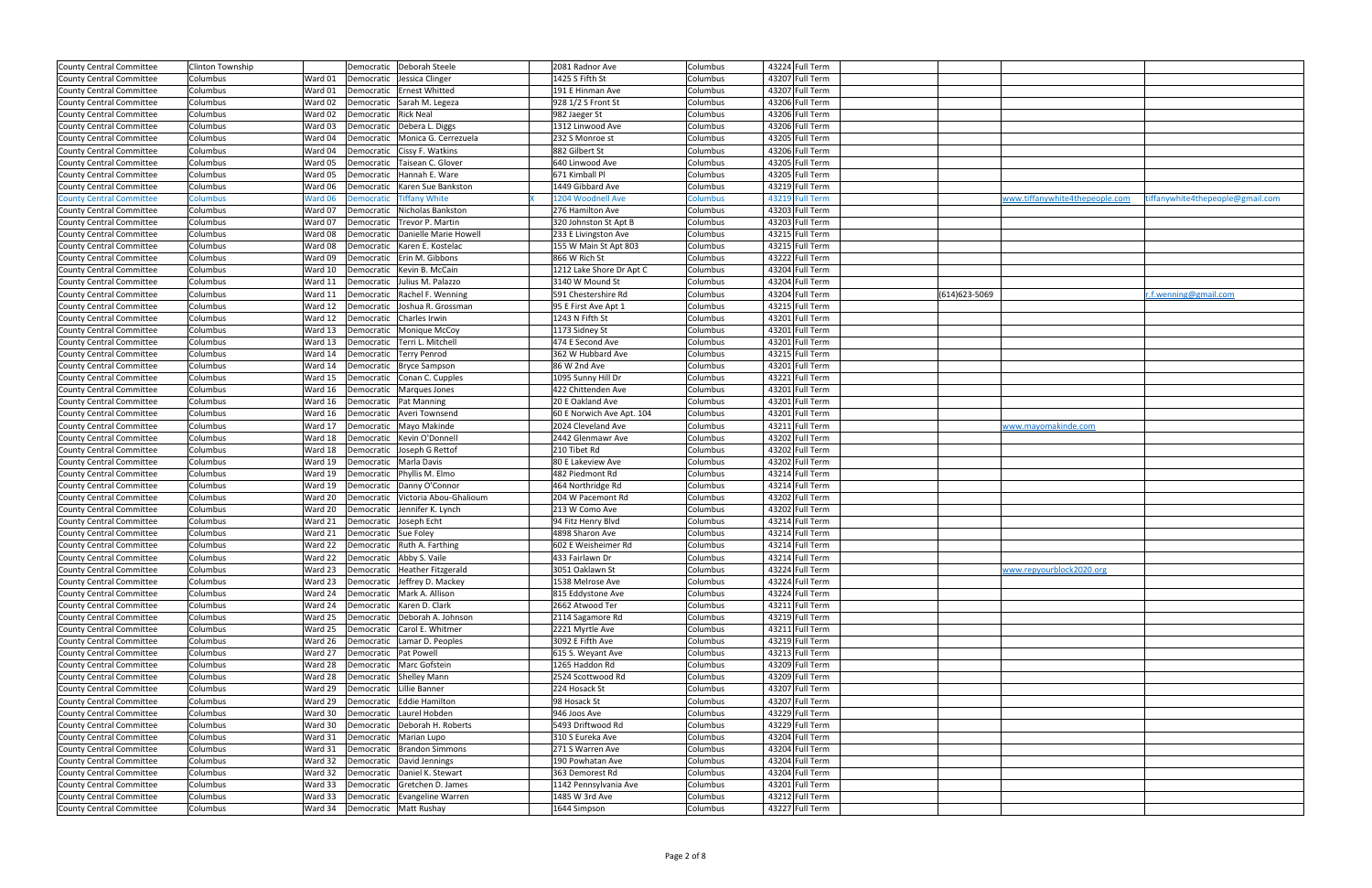| County Central Committee        | Columbus        | Ward 34 | Democratic Rodney Wollam                  | 1479 Devonhurst Drive    | Columbus          | 43232 Full Term |               |                        |
|---------------------------------|-----------------|---------|-------------------------------------------|--------------------------|-------------------|-----------------|---------------|------------------------|
| County Central Committee        | Columbus        | Ward 35 | Democratic Latyna M. Humphrey             | 1730 E Columbus St       | Columbus          | 43206 Full Term |               |                        |
| County Central Committee        | Columbus        | Ward 37 | Democratic Stefanie Lynn Coe              | 2154 Gantz Rd            | Columbus          | 43123 Full Term |               |                        |
| County Central Committee        | Columbus        | Ward 38 | Democratic Carrie Eickleberry             | 347 Belvidere Ave        | Columbus          | 43223 Full Term |               |                        |
| County Central Committee        | Columbus        | Ward 38 | Democratic John J. McGuire                | 435 Larcomb Ave          | Columbus          | 43223 Full Term |               |                        |
| County Central Committee        | Columbus        | Ward 39 | Robert T. Jones<br>Democratic             | 143 W Blake Ave          | Columbus          | 43202 Full Term |               |                        |
| County Central Committee        | Columbus        | Ward 40 | Democratic   Nic A. Joseph                | 295 W 9th Ave Apt A      | Columbus          | 43201 Full Term |               |                        |
| County Central Committee        | Columbus        | Ward 41 | Raemona Cannon<br>Democratic              | 101 East 14th Ave. Apt H | Columbus          | 43201 Full Term |               |                        |
| County Central Committee        | Columbus        | Ward 41 | Democratic<br>Ben Kanas                   | 33 E Frambes Ave Apt C   | Columbus          | 43201 Full Term |               |                        |
| County Central Committee        | Columbus        | Ward 42 | Democratic Veronica Luttery               | 1578 E Cooke Rd          | Columbus          | 43224 Full Term |               |                        |
| County Central Committee        | Columbus        | Ward 43 | Democratic<br>Valarie Y. Raimey           | 3421 Maize Rd Apt B      | Columbus          | 43224 Full Term |               |                        |
| County Central Committee        | Columbus        | Ward 43 | Democratic   Alexandra Stein              | 3621 Norwood St          | Columbus          | 43224 Full Term |               |                        |
| County Central Committee        | Columbus        | Ward 44 | Democratic<br>Michael L. Jones, Jr.       | 2816 Kingsrowe Ct        | Columbus          | 43209 Full Term |               |                        |
| County Central Committee        | Columbus        | Ward 45 | Democratic Sandra R. Lopez                | 6964 Finchley Dr         | Reynoldsburg      | 43068 Full Term |               |                        |
| County Central Committee        | Columbus        | Ward 46 | Democratic<br>Cheryl Saul                 | 777 Sicaras Ln           | <b>Blacklick</b>  | 43004 Full Term |               |                        |
| <b>County Central Committee</b> | Columbus        | Ward 47 | Lauren V. Barnett<br>Democratic           | 915 Elizabeth Ave        | Columbus          | 43227 Full Term |               |                        |
| County Central Committee        | Columbus        | Ward 47 | Lynne Counts<br>Democratic                | 1060 Kingsbury Pl        | Columbus          | 43209 Full Term |               |                        |
| County Central Committee        | Columbus        | Ward 48 | Donald Dawson<br>Democratic               | 3788 Kirkwood Rd         | Columbus          | 43227 Full Term |               |                        |
| County Central Committee        | Columbus        | Ward 48 | James C. Ragland<br>Democratic            | 3784 Conway Dr           | Columbus          | 43227 Full Term |               |                        |
| <b>County Central Committee</b> | <b>Columbus</b> | Ward 49 | <b>Democratic</b><br><b>Erick Bellomy</b> | 935 Higbee Dr S          | Columbus          | 43207 Full Term |               |                        |
| <b>County Central Committee</b> | Columbus        | Ward 49 | Democratic   Kimberly Marinello           | 80 Williams Rd           | Columbus          | 43207 Full Term |               |                        |
| County Central Committee        | Columbus        | Ward 50 | Alexis R. Pannell<br>Democratic           | 3865 Pendent Ln          | Columbus          | 43207 Full Term |               |                        |
| County Central Committee        | Columbus        | Ward 51 | Robert L. Patterson<br>Democratic         | 2664 Diane Pl            | Columbus          | 43207 Full Term |               |                        |
| County Central Committee        | Columbus        | Ward 52 | Democratic<br>Kashi Adhikari              | 2376 Vining Dr           | Columbus          | 43229 Full Term |               |                        |
| <b>County Central Committee</b> | Columbus        | Ward 52 | <b>Chloe Siens</b><br>Democratic          | 1470 Norma Rd            | Columbus          | 43229 Full Term |               |                        |
| County Central Committee        | Columbus        | Ward 54 | Adrienne Hood<br>Democratic               | 1985 Cedar Willow Dr     | Columbus          | 43229 Full Term |               |                        |
| County Central Committee        | Columbus        | Ward 54 | David W. Paul<br>Democratic               | 2185 Blackoak Ave        | Columbus          | 43229 Full Term |               |                        |
| <b>County Central Committee</b> | Columbus        | Ward 55 | Democratic Jonathan C. Beard              | 1815 Franklin Park S     | Columbus          | 43205 Full Term |               |                        |
| County Central Committee        | Columbus        | Ward 55 | <b>Pat Deering</b><br>Democratic          | 65 S Douglass St         | Columbus          | 43205 Full Term |               |                        |
| <b>County Central Committee</b> | Columbus        | Ward 56 | Democratic   Kathy L. Carter              | 3212 Boyleston Blvd      | Columbus          | 43224 Full Term |               |                        |
| County Central Committee        | Columbus        | Ward 57 | Democratic Erin Beck                      | 54 N Chase Ave           | Columbus          | 43204 Full Term |               |                        |
| County Central Committee        | Columbus        | Ward 57 | Democratic Anna Siriano                   | 2335 Glenview Blvd       | Columbus          | 43204 Full Term |               |                        |
| County Central Committee        | Columbus        | Ward 58 | Democratic Micki B. Pike                  | 3274 Winding Creek Dr    | Columbus          | 43223 Full Term |               |                        |
| <b>County Central Committee</b> | Columbus        | Ward 58 | Michael Wihl<br>Democratic                | 2325 Hardesty N Dr       | Columbus          | 43204 Full Term |               |                        |
| County Central Committee        | Columbus        | Ward 59 | Democratic Carole DePaola                 | 4944 Buck Thorn Ln       | Columbus          | 43220 Full Term |               |                        |
| <b>County Central Committee</b> | Columbus        | Ward 59 | Leo Simpson<br>Democratic                 | 910 B Boscastle Ct       | Columbus          | 43214 Full Term |               |                        |
| County Central Committee        | Columbus        | Ward 60 | Democratic   Terra Goodnight              | 5560 Millington Rd       | Columbus          | 43235 Full Term |               |                        |
| County Central Committee        | Columbus        | Ward 60 | Mark K Rutkus<br>Democratic               | 5996 Rocky Rill Rd       | Columbus          | 43235 Full Term |               |                        |
| County Central Committee        | Columbus        | Ward 61 | Democratic   Tonya McCreary Williams      | 6842 Piccadilly pl       | Columbus          | 43229 Full Term |               |                        |
| County Central Committee        | Columbus        | Ward 62 | Democratic Garrison P. Carr               | 4563 Hidden Ridge Ct     | Gahanna           | 43230 Full Term |               |                        |
| County Central Committee        | Columbus        | Ward 63 | Democratic Mellissia Fuhrmann             | 1849 Willoway Cir N      | Columbus          | 43220 Full Term |               |                        |
| County Central Committee        | Columbus        | Ward 64 | Democratic Angela Romines-Smith           | 3117 Aullwood Ct         | Dublin            | 43017 Full Term |               |                        |
| County Central Committee        | Columbus        | Ward 64 | Democratic Jennifer T. Stack              | 3205 Middleboro Way      | Dublin            | 43017 Full Term |               |                        |
| County Central Committee        | Columbus        | Ward 65 | Democratic Sundeepti Jindal               | 2128 Statham Ct          | Dublin            | 43018 Full Term |               |                        |
| County Central Committee        | Columbus        | Ward 66 | Democratic   Mary L. Hawkins              | 5649 Balkan Place        | Columbus          | 43231 Full Term |               |                        |
| County Central Committee        | Columbus        | Ward 66 | Democratic   Barbara A. Rousey            | 6322 Edgecreek Ln        | Columbus          | 43231 Full Term |               |                        |
| County Central Committee        | Columbus        | Ward 67 | Democratic Clyde B. Pickett, Sr.          | 5908 Kilbeggan St        | Galloway          | 43119 Full Term |               |                        |
| County Central Committee        | Columbus        | Ward 68 | Democratic Constance Dunlap               | 5679 Old Livingston Ave  | Columbus          | 43232 Full Term |               |                        |
| County Central Committee        | Columbus        | Ward 69 | Democratic   Kim R. Walter                | 5394 Riverbrook Dr       | Columbus          | 43221 Full Term |               |                        |
| County Central Committee        | Columbus        | Ward 70 | Democratic<br>Stephen N. Sayre            | 3616 Lieb St             | Columbus          | 43214 Full Term |               |                        |
| County Central Committee        | Columbus        | Ward 71 | Democratic Ed Horn                        | 378 Charmel Pl           | Columbus          | 43235 Full Term |               |                        |
| County Central Committee        | Columbus        | Ward 71 | Jasen Mabus<br>Democratic                 | 7776 Fawn Meadow Ct      | Columbus          | 43085 Full Term |               |                        |
| County Central Committee        | Columbus        |         | Ward 72   Democratic   Madeline J. Shaw   | 1213 Leicester Pl        | Columbus          | 43235 Full Term |               |                        |
| County Central Committee        | Columbus        | Ward 73 | Democratic Charles W. Lynd                | 5384 Woodville Ct        | Gahanna           | 43230 Full Term |               |                        |
| County Central Committee        | Columbus        | Ward 73 | Democratic Lori M. Tyack                  | 4080 Chelsea Bridge Lane | Gahanna           | 43230 Full Term |               |                        |
| County Central Committee        | Columbus        | Ward 74 | Democratic Beth Liston                    | 2193 Stratingham Dr      | Dublin            | 43016 Full Term | (614)425-0200 | oethliston@hotmail.com |
| County Central Committee        | Columbus        | Ward 75 | Democratic<br>Traci H Johnson             | 2448 Pearson Way         | Hilliard          | 43026 Full Term |               |                        |
| <b>County Central Committee</b> | <b>Columbus</b> | Ward 76 | <b>Democratic</b><br><b>Kerri Hoover</b>  | 2355 Myrtle Valley Dr    | Columbus          | 43228 Full Term |               |                        |
| County Central Committee        | Columbus        | Ward 77 | Democratic<br>Lynn Friedman               | 2971 White Bark Pl       | Columbus          | 43221 Full Term |               |                        |
| County Central Committee        | Columbus        | Ward 77 | Democratic Michael R. Hackett             | 3908 Basia Dr            | Columbus          | 43204 Full Term |               |                        |
| County Central Committee        | Columbus        | Ward 78 | Democratic Nancy Day-Achauer              | 5951 Luccis Ct           | Columbus          | 43228 Full Term |               |                        |
| <b>County Central Committee</b> | Columbus        | Ward 79 | Democratic Cathy Cowan Becker             | 4275 White Spruce Ln     | <b>Grove City</b> | 43123 Full Term |               |                        |
| County Central Committee        | Columbus        | Ward 79 | Democratic McKenzie L. Quinn              | 5649 Navigator Dr        | Columbus          | 43228 Full Term |               |                        |
| County Central Committee        | Columbus        |         | Ward 81   Democratic   Vashitta Johnson   | 5514 Crenton Dr          | Westerville       | 43081 Full Term |               |                        |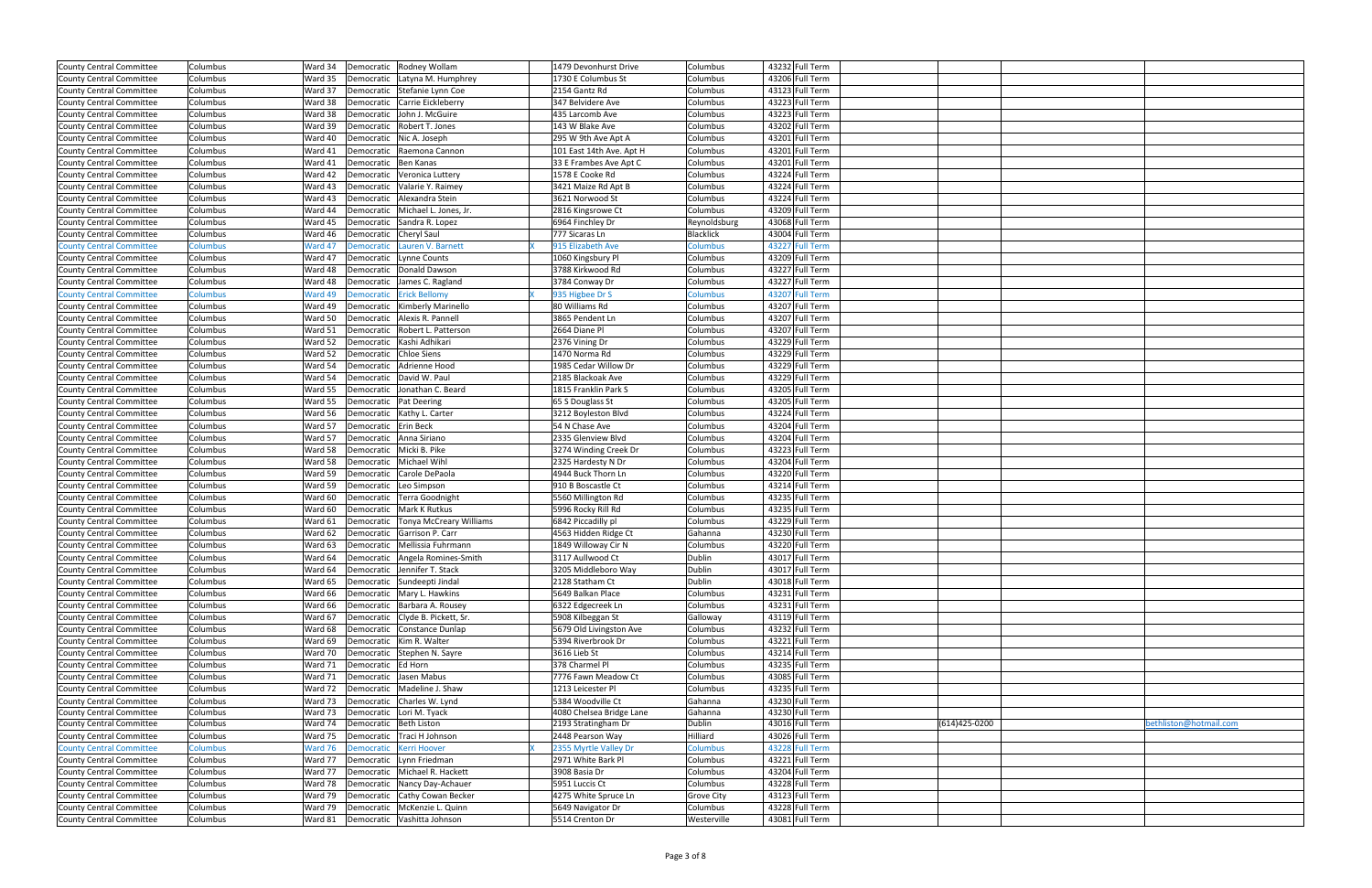| County Central Committee        | Columbus               | Ward 82 | Democratic Sarah L. Ortman           | 6037 Lambright St           | Westerville            | 43081 Full Term |                                     |                          |
|---------------------------------|------------------------|---------|--------------------------------------|-----------------------------|------------------------|-----------------|-------------------------------------|--------------------------|
| County Central Committee        | Columbus               | Ward 83 | Hassan M. Idris<br>Democratic        | 3065 McCutcheon Crossing Dr | Columbus               | 43219 Full Term |                                     |                          |
| <b>County Central Committee</b> | <b>Columbus</b>        | Ward 84 | <b>Mary Alleger</b><br>Democratic    | 216 Spinosa St              | Reynoldsburg           | 43068 Full Term |                                     |                          |
| County Central Committee        | Columbus               | Ward 84 | Michael D. Cole<br>Democratic        | 6088 Whitman Rd             | Columbus               | 43213 Full Term |                                     |                          |
| County Central Committee        | Columbus               | Ward 84 | Democratic Michelle Hendricks        | 6608 Portsmouth Dr          | Reynoldsburg           | 43068 Full Term |                                     |                          |
| County Central Committee        | Columbus               | Ward 85 | Democratic Sharyn N. Rigsbee         | 2944 Remington Ridge Rd     | Columbus               | 43232 Full Term |                                     |                          |
| County Central Committee        | Columbus               | Ward 86 | Democratic   Marco Miller            | 6293 Ballmer Rd             | Canal Winchester       | 43110 Full Term |                                     |                          |
| County Central Committee        | Columbus               | Ward 86 | Democratic   Terry Stephens          | 4198 Town Square Dr         | Canal Winchester       | 43110 Full Term |                                     |                          |
| County Central Committee        | Dublin                 | Ward 01 | Linda M. Capobianco<br>Democratic    | 6725 Longshore St Apt 510   | Dublin                 | 43017 Full Term |                                     |                          |
| County Central Committee        | Dublin                 | Ward 02 | Democratic<br>Sandi Allen            | 6308 Valley Stream Dr       | Dublin                 | 43017 Full Term |                                     |                          |
| County Central Committee        | Dublin                 | Ward 03 | Democratic<br>Amber R. James         | 5849 Leven Links Ct         | Dublin                 | 43017 Full Term |                                     |                          |
| County Central Committee        | Dublin                 | Ward 04 | Democratic Gregory N. Finnerty       | 6013 Round Tower Ln         | Dublin                 | 43017 Full Term |                                     |                          |
| County Central Committee        | Franklin Township      |         | Democratic   Aryeh Alex              | 1952 Harrisburg Pk          | <b>Grove City</b>      | 43123 Full Term |                                     |                          |
| County Central Committee        | Franklin Township      |         | Democratic Christopher Feick         | 2753 Elliot Ave             | Columbus               | 43204 Full Term |                                     |                          |
| County Central Committee        | Gahanna                | Ward 01 | Democratic Joel L. King, Jr.         | 651 Waybaugh Dr             | Gahanna                | 43230 Full Term |                                     |                          |
| County Central Committee        | Gahanna                | Ward 02 | Democratic Robin Link                | 862 Ridenour Rd             | Gahanna                | 43230 Full Term |                                     |                          |
| County Central Committee        | Gahanna                | Ward 03 | Democratic Shaniqua Stevens          | 815 Sutton Place Dr         | Gahanna                | 43230 Full Term |                                     |                          |
| County Central Committee        | Gahanna                | Ward 03 | Ed Toney<br>Democratic               | 626 Harrow Ct               | Gahanna                | 43230 Full Term |                                     |                          |
| County Central Committee        | Gahanna                | Ward 04 | Democratic   Melissa C. Sull         | 1070 Brookhouse Ln          | Gahanna                | 43230 Full Term |                                     |                          |
| County Central Committee        | Grandview              |         | John Patrick Ivanic<br>Democratic    | 827 Burr Ave                | Columbus               | 43212 Full Term |                                     |                          |
| County Central Committee        | <b>Grove City</b>      | Ward 01 | Democratic Dallas L. Baldwin         | 3697 Juniper St             | Grove City             | 43123 Full Term |                                     |                          |
| County Central Committee        | <b>Grove City</b>      | Ward 02 | Democratic   Mary H. Mynatt          | 3076 Voeller Circle         | <b>Grove City</b>      | 43123 Full Term |                                     |                          |
| County Central Committee        | <b>Grove City</b>      | Ward 02 | Democratic   Beverlyn Staples        | 5978 Groveridge Dr          | Grove City             | 43123 Full Term |                                     |                          |
| County Central Committee        | <b>Grove City</b>      | Ward 03 | Democratic<br>Joseph A. Palazzo      | 5854 Ravine Creek Dr        | Grove City             | 43123 Full Term |                                     |                          |
| County Central Committee        | <b>Grove City</b>      | Ward 04 | Alyssa Chenault<br>Democratic        | 4349 Pillar Dr              | Grove City             | 43123 Full Term |                                     |                          |
| County Central Committee        | <b>Grove City</b>      | Ward 04 | Democratic Rodney A. French          | 3440 Reaver Ave             | <b>Grove City</b>      | 43123 Full Term |                                     |                          |
| County Central Committee        | Groveport              |         | Deanna M. Clinger<br>Democratic      | 5133 Phillips Run           | Canal Winchester       | 43110 Full Term |                                     |                          |
| County Central Committee        | Hamilton Township      |         | Democratic Chris Hann                | 4600 Lockbourne Rd          | Columbus               | 43207 Full Term |                                     |                          |
| County Central Committee        | Hilliard               | Ward 01 | Zerga Abid<br>Democratic             | 5638 Weston Trail Dr        | Hilliard               | 43026 Full Term |                                     |                          |
| County Central Committee        | Hilliard               | Ward 01 | Democratic   Matthew K. Austin       | 4270 Winterringer St        | Hilliard               | 43026 Full Term |                                     |                          |
| County Central Committee        | Hilliard               | Ward 02 | Democratic Tim Johnson               | 3797 Stonesthrow Ct E       | Hilliard               | 43026 Full Term |                                     |                          |
| County Central Committee        | Hilliard               | Ward 02 | Democratic<br>Scott Solsman          | 3815 Dayspring Dr           | Hilliard               | 43026 Full Term |                                     |                          |
| County Central Committee        | Hilliard               | Ward 03 | Anne Barrett<br>Democratic           | 5366 Beringer Dr            | Hilliard               | 43026 Full Term |                                     |                          |
| County Central Committee        | Hilliard               | Ward 03 | Kelli A. Hykes<br>Democratic         | 2661 Willow Glen Rd         | Hilliard               | 43026 Full Term |                                     |                          |
| County Central Committee        | Hilliard               | Ward 04 | Democratic Cynthia Vermillion        | 6251 Tallowtree Dr          | Hilliard               | 43026 Full Term |                                     |                          |
| County Central Committee        | Jackson Township       |         | Charles M. Kirby<br>Democratic       | 1790 Zuber Road             | <b>Grove City</b>      | 43123 Full Term |                                     |                          |
| County Central Committee        | Jefferson Township     |         | Democratic   Otto B. Beatty, Jr.     | 1421 Taylor Corners Cir     | Blacklick              | 43004 Full Term |                                     |                          |
| County Central Committee        | Madison Township       |         | Democratic<br>Katherine M. Chipps    | 3346 Sundale Rd             | Columbus               | 43232 Full Term |                                     |                          |
| County Central Committee        | Marble Cliff           |         | Democratic   Karen A. Cincione       | 1228 Cambridge Blvd         | Columbus               | 43212 Full Term |                                     |                          |
| County Central Committee        | Mifflin Township       |         | Democratic Cheryl A. Sullivan        | 4055 Sunbury Road           | Columbus               | 43219 Full Term |                                     |                          |
| County Central Committee        | New Albany             |         | Democratic Shawn J. McGrath          | 6954 New Albany E Rd        | New Albany             | 43054 Full Term |                                     |                          |
| County Central Committee        | New Albany             |         | Democratic Katie Vatke               | 6446 Evans Rd               | <b>New Albany</b>      | 43054 Full Term |                                     |                          |
| County Central Committee        | Norwich Township       |         | Democratic   Peter A. Lytle          | 3269 Ridgewood Dr           | Hilliard               | 43026 Full Term |                                     |                          |
| County Central Committee        | Perry Township         |         | Democratic Kathryn S. Malone         | 988 Circle on the Grn       | Columbus               | 43235 Full Term |                                     |                          |
| County Central Committee        | Plain Township         |         | Democratic   Mary Lightbody          | 4948 E Walnut St            | Westerville            | 43081 Full Term | (614)361-7083 www.marylightbody.com | nfo@marylightbody.com    |
| County Central Committee        | Pleasant Township      |         | Heidi M. Detty<br>Democratic         | 5499 Biggert Rd             | <b>Grove City</b>      | 43123 Full Term |                                     |                          |
| County Central Committee        | Pleasant Township      |         | Janet A. Grubb<br>Democratic         | 5277 Infinity Ct            | Grove City             | 43123 Full Term |                                     |                          |
| County Central Committee        | Prairie Township       |         | David Donofrio<br>Democratic         | 298 Carilla Ln              | Columbus               | 43228 Full Term | (614)327-6310 www.DavidDonofrio.com | daviddonofrio1@gmail.com |
| County Central Committee        | Reynoldsburg           | Ward 01 | Democratic Shanette E. Strickland    | 651 Mirandy Pl              | Reynoldsburg           | 43068 Full Term |                                     |                          |
| County Central Committee        | Reynoldsburg           | Ward 02 | Democratic<br>Roger V. Cruse         | 989 Hillridge Rd            | Reynoldsburg           | 43068 Full Term |                                     |                          |
| County Central Committee        | Reynoldsburg           | Ward 03 | Democratic   Mildred M. Johnson      | 1931 Glenford Ct            | Reynoldsburg           | 43068 Full Term |                                     |                          |
| County Central Committee        | Reynoldsburg           | Ward 04 | Kelly S. Cruse<br>Democratic         | 6337 Birchview Dr S         | Reynoldsburg           | 43068 Full Term |                                     |                          |
| County Central Committee        | Sharon Township        |         | Democratic Jeanne Melvin             | 866 Beech Dr                | Columbus               | 43235 Full Term |                                     |                          |
| County Central Committee        | Truro Township         |         | Ashon L. McKenzie<br>Democratic      | 5329 Parkline Dr            | Columbus               | 43232 Full Term |                                     |                          |
| County Central Committee        | Upper Arlington        | Ward 01 | Democratic Allison Russo             | 1850 Tewksbury Rd           | Columbus               | 43221 Full Term | (614)219-9102  www.allisonrusso.com | info@allisonrusso.com    |
| County Central Committee        | <b>Upper Arlington</b> | Ward 02 | Democratic John J. Kulewicz          | 2104 Yorkshire Rd           | Columbus               | 43221 Full Term |                                     |                          |
| County Central Committee        | <b>Upper Arlington</b> | Ward 03 | Democratic Steve Campbell            | 2594 Kent Rd                | Columbus               | 43221 Full Term |                                     |                          |
| County Central Committee        | <b>Upper Arlington</b> | Ward 03 | Democratic Andrej Rotter             | 2675 North Star Rd          | <b>Upper Arlington</b> | 43221 Full Term |                                     |                          |
| County Central Committee        | Upper Arlington        | Ward 04 | Democratic<br>Ed Forman              | 4000 Glenda Pl              | <b>Upper Arlington</b> | 43220 Full Term |                                     |                          |
| County Central Committee        | Upper Arlington        | Ward 04 | Democratic Hannah C. Reed            | 2301 Woodstock Rd           | Columbus               | 43221 Full Term |                                     |                          |
| County Central Committee        | <b>Upper Arlington</b> | Ward 05 | Linda Maggio<br>Democratic           | 1155 Millcreek Ct           | <b>Upper Arlington</b> | 43220 Full Term |                                     |                          |
| County Central Committee        | <b>Upper Arlington</b> | Ward 05 | Democratic Samantha Sawmiller        | 1668 McCoy Road             | Columbus               | 43220 Full Term |                                     |                          |
| County Central Committee        | <b>Upper Arlington</b> |         | Ward 06   Democratic   John A. Lytle | 4284 Braunton Road          | <b>Upper Arlington</b> | 43220 Full Term |                                     |                          |
|                                 |                        |         |                                      |                             |                        |                 |                                     |                          |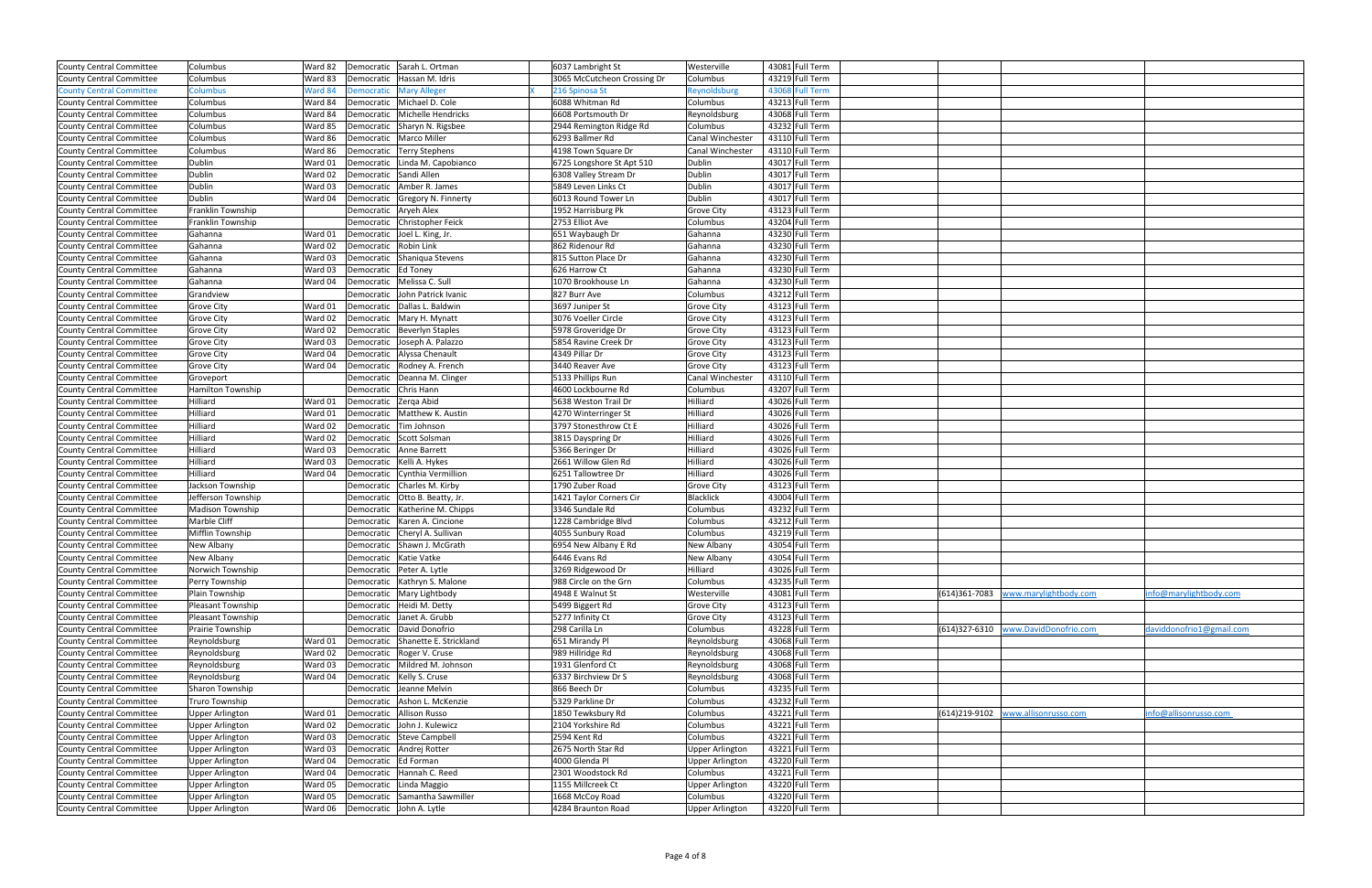| County Central Committee          | <b>Washington Township</b>  |         | Democratic   Mary S. Duffey            | 4740 Hayden Run Rd         | Columbus          | 43221 Full Term |                |                                            |                           |
|-----------------------------------|-----------------------------|---------|----------------------------------------|----------------------------|-------------------|-----------------|----------------|--------------------------------------------|---------------------------|
| County Central Committee          | Westerville                 | Ward 01 | Democratic<br>Douglas H. Garrison      | 171 E College Ave          | Westerville       | 43081 Full Term |                |                                            |                           |
| <b>County Central Committee</b>   | Westerville                 | Ward 01 | Robert F. Montgomery<br>Democratic     | 349 E Park St              | Westerville       | 43081 Full Term |                |                                            |                           |
|                                   |                             | Ward 02 | Kimberly E. Kennedy                    | 8 Kanpur Pl                |                   | 43081 Full Term |                |                                            |                           |
| County Central Committee          | Westerville                 |         | Democratic                             |                            | Westerville       |                 |                |                                            |                           |
| County Central Committee          | Westerville                 | Ward 03 | Brenda K. Clark<br>Democratic          | 540 Westbury Woods Ct      | Westerville       | 43081 Full Term |                |                                            |                           |
| <b>County Central Committee</b>   | Westerville                 | Ward 04 | Michael D. Batchelder<br>Democratic    | 683 Granby Pl S            | Westerville       | 43081 Full Term |                |                                            |                           |
| County Central Committee          | Westerville                 | Ward 05 | Mindy E. Hall<br>Democratic            | 341 Seminole Ave           | Westerville       | 43081 Full Term |                |                                            |                           |
| County Central Committee          | Whitehall                   | Ward 01 | Karen Conison<br>Democratic            | 958 Karl St                | Columbus          | 43227 Full Term |                |                                            |                           |
| County Central Committee          | Whitehall                   | Ward 01 | Lillian Harden<br>Democratic           | 216 N Yearling Rd Apt C    | Columbus          | 43213 Full Term |                |                                            |                           |
| <b>County Central Committee</b>   | Whitehall                   | Ward 02 | <b>Dan Miller</b><br><b>Democratic</b> | 4124 Mayflower Blvd        | <b>Columbus</b>   | 43213 Full Term |                |                                            |                           |
| County Central Committee          | Whitehall                   | Ward 03 | <b>Stella Shaw</b><br>Democratic       | 390 Beaver Ave             | Columbus          | 43213 Full Term |                |                                            |                           |
| County Central Committee          | Whitehall                   | Ward 04 | Kim Maggard<br>Democratic              | 600 Link Rd                | Columbus          | 43213 Full Term |                |                                            |                           |
| <b>County Central Committee</b>   | Worthington                 | Ward 01 | Mary C. Woods<br>Democratic            | 357 Pinney Dr              | Worthington       | 43085 Full Term |                |                                            |                           |
| County Central Committee          | Worthington                 | Ward 02 | David Niven<br>Democratic              | 5858 Grandby St            | Worthington       | 43085 Full Term | (614) 545-8873 |                                            | dniven43085@gmail.com     |
| <b>County Central Committee</b>   | Worthington                 | Ward 02 | Democratic<br>Maria Ramirez            | 5731 Andover St            | Worthington       | 43085 Full Term |                |                                            |                           |
| County Central Committee          | Worthington                 | Ward 03 | Lucretia S. Pollard<br>Democratic      | 446 Haymore N Ave          | Worthington       | 43085 Full Term |                |                                            |                           |
| County Central Committee          | Worthington                 | Ward 04 | Brinda L. Copsey<br>Democratic         | 228 Pingree Dr             | Worthington       | 43085 Full Term |                |                                            |                           |
| <b>State Central Committee</b>    | 03rd Congressional District |         | Tricia Sprankle<br>Libertarian         | 877 Cordero Ln             | Gahanna           | 43230 Full Term |                |                                            |                           |
| <b>State Central Committee</b>    | 03rd Congressional District |         | Harold D. Thomas                       | 80 Villamere Dr            | Columbus          | 43213 Full Term |                |                                            |                           |
|                                   | 12th Congressional District |         | Libertarian<br>Linda S. Comstock       | 6560 Lane Road             |                   |                 |                |                                            |                           |
| <b>State Central Committee</b>    |                             |         | Libertarian                            |                            | Centerburg        | 43011 Full Term |                |                                            |                           |
| <b>State Central Committee</b>    | 12th Congressional District |         | Dustin Reed Nanna<br>Libertarian       | 206 Silver Maple Dr        | Delaware          | 43015 Full Term |                |                                            |                           |
| <b>State Central Committee</b>    | 15th Congressional District |         | Jennifer Flower<br>Libertarian         | 8524 Blue Lake Ave         | Galloway          | 43119 Full Term |                |                                            |                           |
| <b>State Central Committee</b>    | 15th Congressional District |         | Christopher Gill<br>Libertarian        | 3200 Rochfort Bridge Dr E  | Columbus          | 43221 Full Term |                |                                            |                           |
| <b>Representative to Congress</b> | 12th District               |         | John S. Stewart<br>Libertarian         | 855 Brynmawr Ave           | Gahanna           | 43230 Full Term |                |                                            |                           |
| County Central Committee          | Columbus                    | Ward 46 | Libertarian<br>Marie Myers             | 153 Malloy Ln              | <b>Blacklick</b>  | 43004 Full Term |                |                                            |                           |
| County Central Committee          | Columbus                    | Ward 57 | Heather O. Sheets<br>Libertarian       | 208 N Powell Ave           | Columbus          | 43204 Full Term |                |                                            |                           |
| County Central Committee          | Columbus                    | Ward 67 | Albert L. Vest<br>Libertarian          | 5372 Cherry Bud Ct         | Columbus          | 43228 Full Term |                |                                            |                           |
| County Central Committee          | Columbus                    | Ward 69 | Chad Harris<br>Libertarian             | 4917 Farber Row            | Columbus          | 43221 Full Term |                |                                            |                           |
| <b>County Central Committee</b>   | Columbus                    | Ward 77 | Libertarian<br>Christopher Gill        | 3200 Rochfort Bridge Dr E  | Columbus          | 43221 Full Term |                |                                            |                           |
| County Central Committee          | Columbus                    | Ward 84 | Harold D. Thomas<br>Libertarian        | 80 Villamere Dr            | Columbus          | 43213 Full Term |                |                                            |                           |
| County Central Committee          | Gahanna                     | Ward 02 | Paul J. Ridenour<br>Libertarian        | 1242 Villa Oaks Ct         | Gahanna           | 43230 Full Term | (614)571-8929  |                                            | ridenop@gmail.com         |
| County Central Committee          | Gahanna                     | Ward 03 | Libertarian<br>Michael Sweeney         | 343 Heil Dr                | Gahanna           | 43230 Full Term |                |                                            |                           |
| County Central Committee          | Gahanna                     | Ward 04 | Libertarian<br>Drake Lundstrom         | 313 Magnolia Lane          | Gahanna           | 43230 Full Term |                |                                            |                           |
|                                   |                             |         |                                        |                            |                   |                 |                |                                            |                           |
| County Central Committee          | Gahanna                     | Ward 04 | John Stewart<br>Libertarian            | 855 Brynmawr Ave           | Gahanna           | 43230 Full Term |                |                                            |                           |
| County Central Committee          | Hilliard                    | Ward 04 | Jordan T. Bertke<br>Libertarian        | 4206 Hoffman Farms Dr      | Hilliard          | 43026 Full Term |                |                                            |                           |
| County Central Committee          | Jackson Township            |         | Scott T. Smith<br>Libertarian          | 1881 W London Groveport Rd | <b>Grove City</b> | 43123 Full Term |                |                                            |                           |
| County Central Committee          | <b>Madison Township</b>     |         | Patrick J. Hoffman<br>Libertarian      | 4888 Hayes Road            | Groveport         | 43125 Full Term |                |                                            |                           |
| County Central Committee          | Prairie Township            |         | Jennifer Flower<br>Libertarian         | 8524 Blue Lake Ave         | Galloway          | 43119 Full Term |                |                                            |                           |
| County Central Committee          | Worthington                 | Ward 01 | Kenneth D. Holpp<br>Libertarian        | 115 W Lincoln Ave          | Worthington       | 43085 Full Term |                |                                            |                           |
| County Central Committee          | Worthington                 | Ward 02 | David Nadolny<br>Libertarian           | 175 Kenbrook Dr            | Worthington       | 43085 Full Term | (614) 670-9852 |                                            | davidnadolny@yahoo.com    |
| <b>State Senator</b>              | 16th District               |         | Republican<br>Stephanie L. Kunze       | 5994 Farm Creek Ct         | Hilliard          | 43026 Full Term |                |                                            |                           |
| <b>State Representative</b>       | 17th House District         |         | Republican<br>Tim D. Haske             | 291 S Chase Ave B          | Columbus          | 43204 Full Term |                |                                            |                           |
| <b>State Representative</b>       | 17th House District         |         | John PM Rutan<br>Republican            | 1764 Doe Run               | Columbus          | 43223 Full Term |                | (614)307-4343   www.rutanforrepublican.com | rutanlaw@gmail.com        |
| <b>State Representative</b>       | 18th House District         |         | Republican<br>Kayla Anne Packard       | 178 E Norwich Ave D        | Columbus          | 43201 Full Term |                |                                            |                           |
| <b>State Representative</b>       | 19th House District         |         | Meredith Freedhoff<br>Republican       | 4001 Westbury              | New Albany        | 43054 Full Term | (614)758-3318  | www.meredithforohio.com                    | meredithforohio@gmail.com |
| <b>State Representative</b>       | 20th House District         |         | Chris Baer<br>Republican               | 777 S Waggoner Rd          | Reynoldsburg      | 43068 Full Term |                |                                            |                           |
| <b>State Representative</b>       | 21st House District         |         | <b>Mehek Cooke</b><br>Republican       | 3256 Welsh Abbey Rd        | Dublin            | 43017 Full Term |                | www.mehekcooke.com                         | cookeforohio@gmail.com    |
| <b>State Representative</b>       | 22nd House District         |         | <b>Stephany Spencer</b>                |                            |                   | 43214 Full Term |                |                                            |                           |
|                                   |                             |         | Republican                             | 4345 Stinson Dr W          | Columbus          |                 |                |                                            |                           |
| <b>State Representative</b>       | 23rd House District         |         | Republican<br>Laura Lanese             | 2315 Milligan Grv          | <b>Grove City</b> | 43123 Full Term | (614) 537-3816 |                                            |                           |
| <b>State Representative</b>       | 24th House District         |         | Republican<br>Pat Manley               | 4405 Olentangy Blvd        | Columbus          | 43214 Full Term | (614) 548-1148 |                                            |                           |
| <b>State Representative</b>       | 25th House District         |         | Republican<br>Jim Burgess              | 4930 Honeysuckle Blvd      | Gahanna           | 43230 Full Term |                |                                            |                           |
| State Representative              | 26th House District         |         | Republican<br><b>Steve Blake</b>       | 6449 Old Ben Ln            | Canal Winchester  | 43110 Full Term |                |                                            |                           |
| <b>State Central Committee</b>    | 03rd Senate District        | Man     | Republican<br><b>Brad McCloud</b>      | 912 Rosehill Rd            | Reynoldsburg      | 43068 Full Term |                |                                            |                           |
| <b>State Central Committee</b>    | 03rd Senate District        | Woman   | Jo Ann Davidson<br>Republican          | 6639 Forrester Way         | Reynoldsburg      | 43068 Full Term |                |                                            |                           |
| <b>State Central Committee</b>    | 03rd Senate District        | Woman   | Republican<br>Meta Hahn                | 1041 Brimley Pl            | Westerville       | 43081 Full Term |                |                                            |                           |
| <b>State Central Committee</b>    | 15th Senate District        | Man     | Republican<br>Jim Burgess              | 4930 Honeysuckle Blvd      | Columbus          | 43230 Full Term |                |                                            |                           |
| <b>State Central Committee</b>    | 15th Senate District        | Woman   | Republican<br>Stacey E. Bayliff        | 4930 Honeysuckle Blvd      | Columbus          | 43230 Full Term |                |                                            |                           |
| State Central Committee           | 15th Senate District        | Woman   | Republican<br>Carolyn C. Petree        | 155 W Main St Apt 1101     | Columbus          | 43215 Full Term |                |                                            |                           |
| State Central Committee           | 16th Senate District        | Man     | Republican<br>Mark A. Bainbridge       | 2250 Yorkshire Rd          | Columbus          | 43221 Full Term |                |                                            |                           |
| State Central Committee           | 16th Senate District        | Man     | Republican<br>JD Kaplan                | 7373 Christie Chapel Rd    | Dublin            | 43017 Full Term | (614) 561-5294 |                                            | jd@victoryohio.com        |
| <b>State Central Committee</b>    | 16th Senate District        | Woman   | Susie O'Brien<br>Republican            | 4804 Merrifield Pl         | Columbus          | 43220 Full Term | (614)560-4070  |                                            | susiepobrien@gmail.com    |
|                                   |                             |         |                                        |                            |                   | Full Term       |                |                                            |                           |
| <b>State Central Committee</b>    | 19th Senate District        | Man     | Republican<br>Fred L. Dailey           |                            |                   |                 |                |                                            |                           |
| <b>State Central Committee</b>    | 19th Senate District        | Man     | Republican<br>Jack Etheridge           |                            |                   | Full Term       |                |                                            |                           |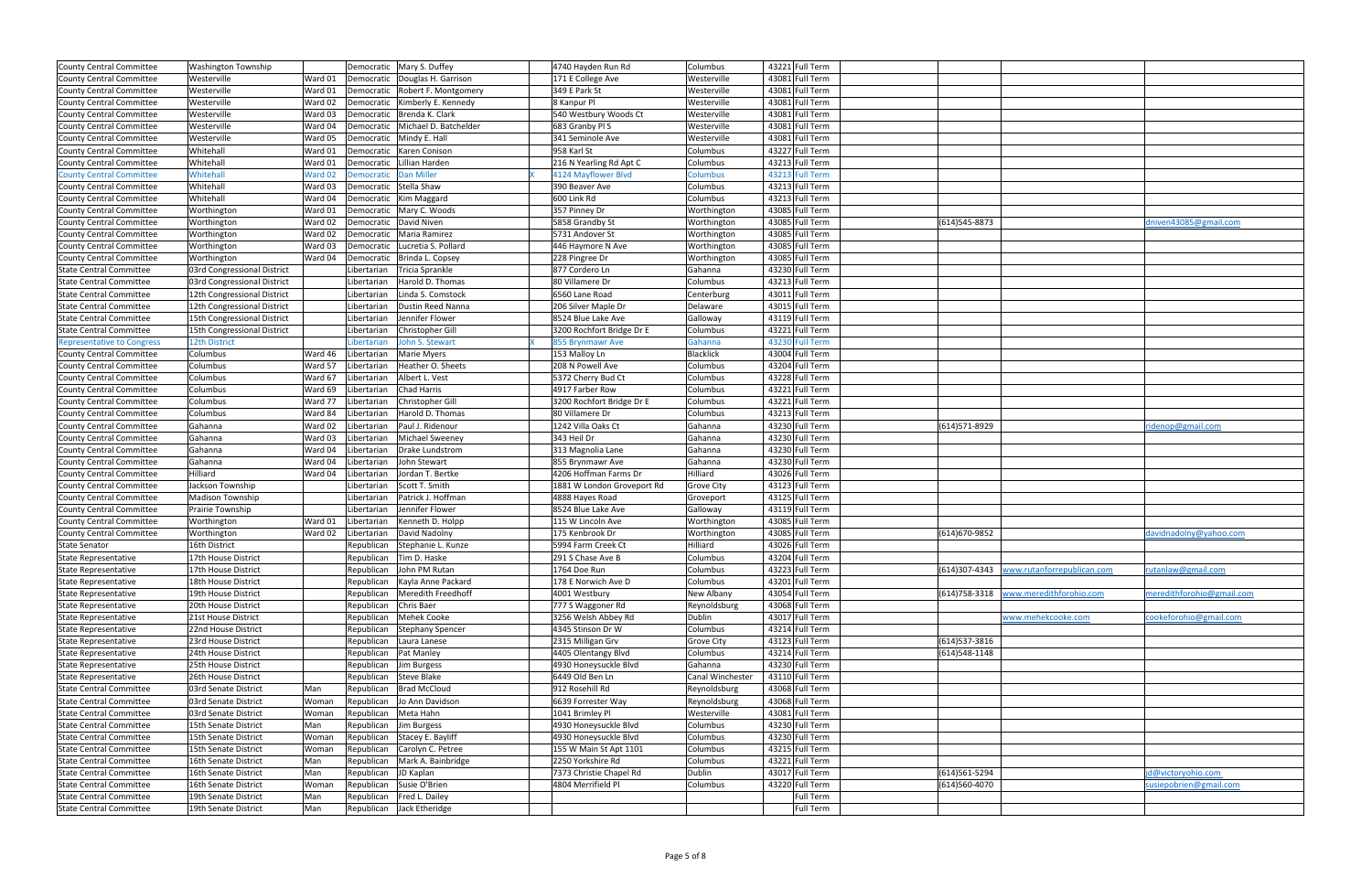| <b>State Central Committee</b>  | 19th Senate District        | Man      | Republican          | Doug Moody                                   |                               |                   | Full Term       |                                  |                |                               |                                   |
|---------------------------------|-----------------------------|----------|---------------------|----------------------------------------------|-------------------------------|-------------------|-----------------|----------------------------------|----------------|-------------------------------|-----------------------------------|
| <b>State Central Committee</b>  | 19th Senate District        | Woman    | Republican          | Melanie Leneghan                             |                               |                   | Full Term       |                                  |                |                               |                                   |
| State Central Committee         | 19th Senate District        | Woman    | Republican          | Eileen Watts                                 |                               |                   | Full Term       |                                  |                |                               |                                   |
| Representative to Congress      | 03rd Congressional District |          | Republican          | Cleophus Dulaney                             | 318 E Woodrow Ave             | Columbus          | 43207 Full Term |                                  | (614) 209-7449 |                               |                                   |
| Representative to Congress      | 03rd Congressional District |          | Republican          | Mark F. Richardson                           | 1486 Dogwood Loop             | Powell            | 43065 Full Term |                                  | (614) 565-1722 | www.richardsonforcongress.com | richardsonforcongress@outlook.com |
| Representative to Congress      | 12th Congressional District |          | Republican          | <b>Troy Balderson</b>                        | 417 Coventry Cir              | Zanesville        | 43701 Full Term |                                  | (614)562-8071  | www.baldersonforcongress.com  | trevor@baldersonforcongress.com   |
| Representative to Congress      | 12th Congressional District |          | Republican          | Tim Day                                      | 4562 Gale Rd                  | Granville         | 43023 Full Term |                                  |                |                               |                                   |
| Representative to Congress      | 15th Congressional District |          | Republican          | Shelby Xavier Hunt                           | 8013 Kingfisher Lane          | Pickerington      | 43147 Full Term |                                  |                | www.huntforcongress.us        | campaign@huntforcongress.us       |
| Representative to Congress      | 15th Congressional District |          | Republican          | <b>Steve Stivers</b>                         | 1971 Concord Rd               | Columbus          | 43212 Full Term |                                  | (614)358-0800  | www.stevestivers.com          | wil@stevestivers.com              |
| Court of Common Pleas-Judge     | Franklin County             | Domestic | Republican          | Dana Suzanne Preisse                         | 8235 Campden Lakes Blvd       | Dublin            | 43016 Full Term | Commencing 1/2/2021              |                |                               |                                   |
| Court of Common Pleas-Judge     | Franklin County             |          | Domestic Republican | Stephanie Hanna                              | 4218 Clayton Ct               | Dublin            | 43016 Full Term | Commencing 1/3/2021              |                |                               |                                   |
| Court of Common Pleas-Judge     | Franklin County             | General  | Republican          | Josh Brown                                   | 1026 Crossbrook Blvd          | Columbus          | 43119 Full Term | Commencing 1/1/2021              | (614)284-4394  | www.joshbrownforohio.com      |                                   |
| Court of Common Pleas-Judge     | Franklin County             | General  | Republican          | Jenifer French                               | 961 Woodsedge Ln              | Westerville       | 43081 Full Term | Commencing 2/9/2021              |                |                               |                                   |
| Court of Common Pleas-Judge     | Franklin County             | General  | Republican          | Michael J. Cassone                           | 192 Notthingham Rd            | Columbus          | 43214 Full Term | Commencing 7/1/2021              |                |                               |                                   |
| Court of Common Pleas-Judge     | Franklin County             | General  | Republican          | Michael E. Carleton                          | 1379 Windham Rd               | Columbus          | 43220 Full Term | Commencing 7/2/2021              |                |                               |                                   |
| Court of Common Pleas-Judge     | Franklin County             | General  | Republican          | Gina R. Russo                                | 719 City Park Ave             | Columbus          |                 | 43206 Unexpired TEnding 1/5/2023 |                |                               |                                   |
| Court of Common Pleas-Judge     | Franklin County             | Probate  | Republican          | Robert G. Montgomery                         | 5693 Harlem Rd                | New Albany        | 43054 Full Term | Commencing 2/9/2021              |                |                               |                                   |
| Court of Common Pleas-Clerk     | Franklin County             |          | Republican          | Jarrod M. Golden                             | 68 N Vine St Apt 3A           | Westerville       | 43081 Full Term |                                  |                |                               |                                   |
| Court of Appeals-Judge          | 10th District               |          | Republican          | Colleen O'Donnell                            |                               | Columbus          | 43212 Full Term | Commencing 2/9/2021              |                |                               |                                   |
| Court of Appeals-Judge          | 10th District               |          | Republican          | Lisa L. Sadler                               | 675 Parkedge Dr               | Gahanna           | 43230 Full Term | Commencing 7/1/2021              |                | www.judgesadler.com           |                                   |
| <b>County Treasurer</b>         | Franklin County             |          | Republican          | <b>Brandon Cross</b>                         | 4952 Albany MDW               | Westerville       | 43081 Full Term |                                  |                |                               |                                   |
| <b>County Prosecutor</b>        | Franklin County             |          | Republican          | Ron O'Brien                                  | 543 Yaronia Dr N              | Columbus          | 43214 Full Term |                                  |                |                               |                                   |
|                                 | Franklin County             |          |                     | Cornell R. Robertson                         | 5434 Schatz Ln                | Hilliard          | 43026 Full Term |                                  |                |                               |                                   |
| <b>County Engineer</b>          |                             |          | Republican          |                                              |                               |                   |                 |                                  |                |                               |                                   |
| County Commissoner              | Franklin County             |          | Republican          | Andrew C. Littler                            | 2435 Demorest Rd              | <b>Grove City</b> | 43123 Full Term | Commencing 1/2/2021              |                |                               |                                   |
| <b>County Commissoner</b>       | Franklin County             |          | Republican          | Luis Gil                                     | 1636 Preston Woods CT         | Columbus          | 43235 Full Term | Commencing 1/3/2021              |                |                               |                                   |
| County Central Committee        | <b>Bexley</b>               | Ward 01  | Republican          | James Brodbelt Harris                        | 67 S Parkview Ave             | Bexley            | 43209 Full Term |                                  |                |                               |                                   |
| <b>County Central Committee</b> | Bexley                      | Ward 02  | Republican          | Beth E. Hansen                               | 111 N Roosevelt Ave           | Columbus          | 43209 Full Term |                                  |                |                               |                                   |
| County Central Committee        | Bexley                      | Ward 03  | Republican          | Kate Borges                                  | 2753 Sherwood Rd              | Columbus          | 43209 Full Term |                                  |                |                               |                                   |
| County Central Committee        | Bexley                      | Ward 04  | Republican          | Frank J. Reed, Jr.                           | 817 Pleasant Ridge Ave        | Columbus          | 43209 Full Term |                                  |                |                               |                                   |
| County Central Committee        | <b>Blendon Township</b>     |          | Republican          | David N. Myhal                               | 4511 Central College Rd       | Westerville       | 43081 Full Term |                                  |                |                               |                                   |
| <b>County Central Committee</b> | <b>Brown Township</b>       |          | Republican          | <b>Greg Sharp</b>                            | 2310 Walker Rd                | <b>Hilliard</b>   | 43026 Full Term |                                  |                |                               |                                   |
| <b>County Central Committee</b> | Canal Winchester            |          | Republican          | Courtney Elizabeth Hilbert                   | 118 W Columbus St             | Canal Winchester  | 43110 Full Term |                                  |                |                               |                                   |
| County Central Committee        | Columbus                    | Ward 01  | Republican          | Meghan Jean Wadsworth                        | 141 E Morril Ave              | Columbus          | 43207 Full Term |                                  |                |                               |                                   |
| County Central Committee        | Columbus                    | Ward 02  | Republican          | Doug Preisse                                 | 708 S Fifth St                | Columbus          | 43206 Full Term |                                  |                |                               |                                   |
| County Central Committee        | Columbus                    | Ward 02  | Republican          | Wade Steen                                   | 121 E Frankfort               | Columbus          | 43206 Full Term |                                  |                |                               |                                   |
| <b>County Central Committee</b> | Columbus                    | Ward 03  | Republican          | <b>Jonathon Field</b>                        | 912 Carpenter St              | <b>Columbus</b>   | 43206 Full Term |                                  |                |                               |                                   |
| County Central Committee        | Columbus                    | Ward 04  | Republican          | Lucas Denney                                 | 727 Ann St                    | Columbus          | 43206 Full Term |                                  |                |                               |                                   |
| County Central Committee        | Columbus                    | Ward 05  | Republican          | Joseph Healy                                 | 721 Bulen Ave                 | Columbus          | 43205 Full Term |                                  |                |                               |                                   |
| <b>County Central Committee</b> | <b>Columbus</b>             | Ward 06  | Republican          | <b>Julie Kyle</b>                            | 2043 Maryland Ave             | Columbus          | 43219 Full Term |                                  |                |                               |                                   |
| County Central Committee        | Columbus                    | Ward 07  | Republican          | Jack R. Marchbanks                           | 46 N Ohio Ave                 | Columbus          | 43203 Full Term |                                  |                |                               |                                   |
| <b>County Central Committee</b> | Columbus                    | Ward 08  | Republican          | Jordan Tucker                                | 544 S Front St #217           | <b>Columbus</b>   | 43215 Full Term |                                  |                |                               |                                   |
| <b>County Central Committee</b> | <b>Columbus</b>             |          | Ward 08 Republican  | Nazar Zhdan                                  | 262 1/2 E Sycamore St         | <b>Columbus</b>   | 43206 Full Term |                                  |                |                               |                                   |
| County Central Committee        | Columbus                    |          |                     | Ward 10   Republican   Lynne M. Crow         | 2615 Marblevista Blvd         | Columbus          | 43204 Full Term |                                  |                |                               |                                   |
| County Central Committee        | Columbus                    | Ward 11  | Republican          | Roland I. Lane                               | 644 Chestershire Rd           | Columbus          | 43204 Full Term |                                  |                |                               |                                   |
| County Central Committee        | Columbus                    |          |                     | Ward 12   Republican   Jordan Matthew Garcea | 66 E Hubbard Ave              | Columbus          | 43215 Full Term |                                  |                |                               |                                   |
| <b>County Central Committee</b> | <b>Columbus</b>             | Ward 13  | Republican          | Dan Bonner                                   | 911 E 12th Ave                | Columbus          | 43211 Full Term |                                  |                |                               |                                   |
| County Central Committee        | Columbus                    | Ward 14  |                     | Republican David Todd                        | 250 Daniel Burnham SQ Apt 305 | Columbus          | 43215 Full Term |                                  |                |                               |                                   |
| <b>County Central Committee</b> | Columbus                    | Ward 15  | Republican          | Sara B. Ziemba                               | 969 Faculty Dr                | Columbus          | 43221 Full Term |                                  |                |                               |                                   |
| <b>County Central Committee</b> | <b>Columbus</b>             | Ward 17  | Republican          | <b>April Herbster</b>                        | 2310 Hiawatha Park Dr         | Columbus          | 43211 Full Term |                                  |                |                               |                                   |
| County Central Committee        | Columbus                    | Ward 18  | Republican          | Seth B. Golding                              | 43 E Dodridge St              | Columbus          | 43202 Full Term |                                  |                |                               |                                   |
| County Central Committee        | Columbus                    | Ward 19  | Republican          | Timothy D. Lanzendorfer                      | 3096 Summit St                | Columbus          | 43202 Full Term |                                  |                |                               |                                   |
| County Central Committee        | Columbus                    | Ward 20  | Republican          | Jack Etheridge                               | 3668 N Medbrook Way           | Columbus          | 43214 Full Term |                                  |                |                               |                                   |
| County Central Committee        | Columbus                    | Ward 21  | Republican          | Jon M. Crissinger                            | 4597 Olentangy Blvd           | Columbus          | 43214 Full Term |                                  |                |                               |                                   |
| <b>County Central Committee</b> | Columbus                    | Ward 22  | Republican          | Corey M. Roblee                              | 333 E Royal Forest Blvd       | Columbus          | 43214 Full Term |                                  |                |                               |                                   |
|                                 |                             |          |                     |                                              | 2666 Avalon Pl                |                   | 43219 Full Term |                                  |                |                               |                                   |
| <b>County Central Committee</b> | <b>Columbus</b>             | Ward 26  | Republican          | Dan Coleman                                  |                               | Columbus          |                 |                                  |                |                               |                                   |
| County Central Committee        | Columbus                    | Ward 27  | Republican          | Jim Samuel                                   | 3062 Dale Ave                 | Columbus          | 43209 Full Term |                                  |                |                               |                                   |
| <b>County Central Committee</b> | <b>Columbus</b>             | Ward 28  | Republican          | Nathan T. Slonaker                           | 2671 Schaaf Dr                | Columbus          | 43209 Full Term |                                  |                |                               |                                   |
| <b>County Central Committee</b> | <b>Columbus</b>             | Ward 29  | Republican          | <b>Jim Heinlein</b>                          | 2479 S High St                | <b>Columbus</b>   | 43207 Full Term |                                  |                |                               |                                   |
| County Central Committee        | Columbus                    | Ward 30  | Republican          | Doug Moody                                   | 5419 Darcy Rd                 | Columbus          | 43229 Full Term |                                  |                |                               |                                   |
| County Central Committee        | Columbus                    | Ward 32  | Republican          | Mark A. Potts                                | 330 Guernsey Ave              | Columbus          | 43204 Full Term |                                  |                |                               |                                   |
| County Central Committee        | Columbus                    | Ward 33  |                     | Republican Jennifer LuPiba                   | 1418 Virgina Ave              | Columbus          | 43212 Full Term |                                  |                |                               |                                   |
| County Central Committee        | Columbus                    | Ward 36  |                     | Republican   David A. Dobos                  | 4411 Hammerton Dr             | Columbus          | 43228 Full Term |                                  |                |                               |                                   |
| <b>County Central Committee</b> | Columbus                    |          |                     | Ward 39 Republican Michael J. King           | 82 Olentangy Pt               | Columbus          | 43202 Full Term |                                  |                |                               |                                   |

| www.richardsonforcongress.com | richardsonforcongress@outlook.com |
|-------------------------------|-----------------------------------|
|                               |                                   |
| www.baldersonforcongress.com  | trevor@baldersonforcongress.com   |
|                               |                                   |
| www.huntforcongress.us        | campaign@huntforcongress.us       |
| www.stevestivers.com          | wil@stevestivers.com              |
|                               |                                   |
|                               |                                   |
|                               |                                   |
| www.joshbrownforohio.com      |                                   |
|                               |                                   |
|                               |                                   |
|                               |                                   |
|                               |                                   |
|                               |                                   |
|                               |                                   |
|                               |                                   |
|                               |                                   |
|                               |                                   |
| www.judgesadler.com           |                                   |
|                               |                                   |
|                               |                                   |
|                               |                                   |
|                               |                                   |
|                               |                                   |
|                               |                                   |
|                               |                                   |
|                               |                                   |
|                               |                                   |
|                               |                                   |
|                               |                                   |
|                               |                                   |
|                               |                                   |
|                               |                                   |
|                               |                                   |
|                               |                                   |
|                               |                                   |
|                               |                                   |
|                               |                                   |
|                               |                                   |
|                               |                                   |
|                               |                                   |
|                               |                                   |
|                               |                                   |
|                               |                                   |
|                               |                                   |
|                               |                                   |
|                               |                                   |
|                               |                                   |
|                               |                                   |
|                               |                                   |
|                               |                                   |
|                               |                                   |
|                               |                                   |
|                               |                                   |
|                               |                                   |
|                               |                                   |
|                               |                                   |
|                               |                                   |
|                               |                                   |
|                               |                                   |
|                               |                                   |
|                               |                                   |
|                               |                                   |
|                               |                                   |
|                               |                                   |
|                               |                                   |
|                               |                                   |
|                               |                                   |
|                               |                                   |
|                               |                                   |
|                               |                                   |
|                               |                                   |
|                               |                                   |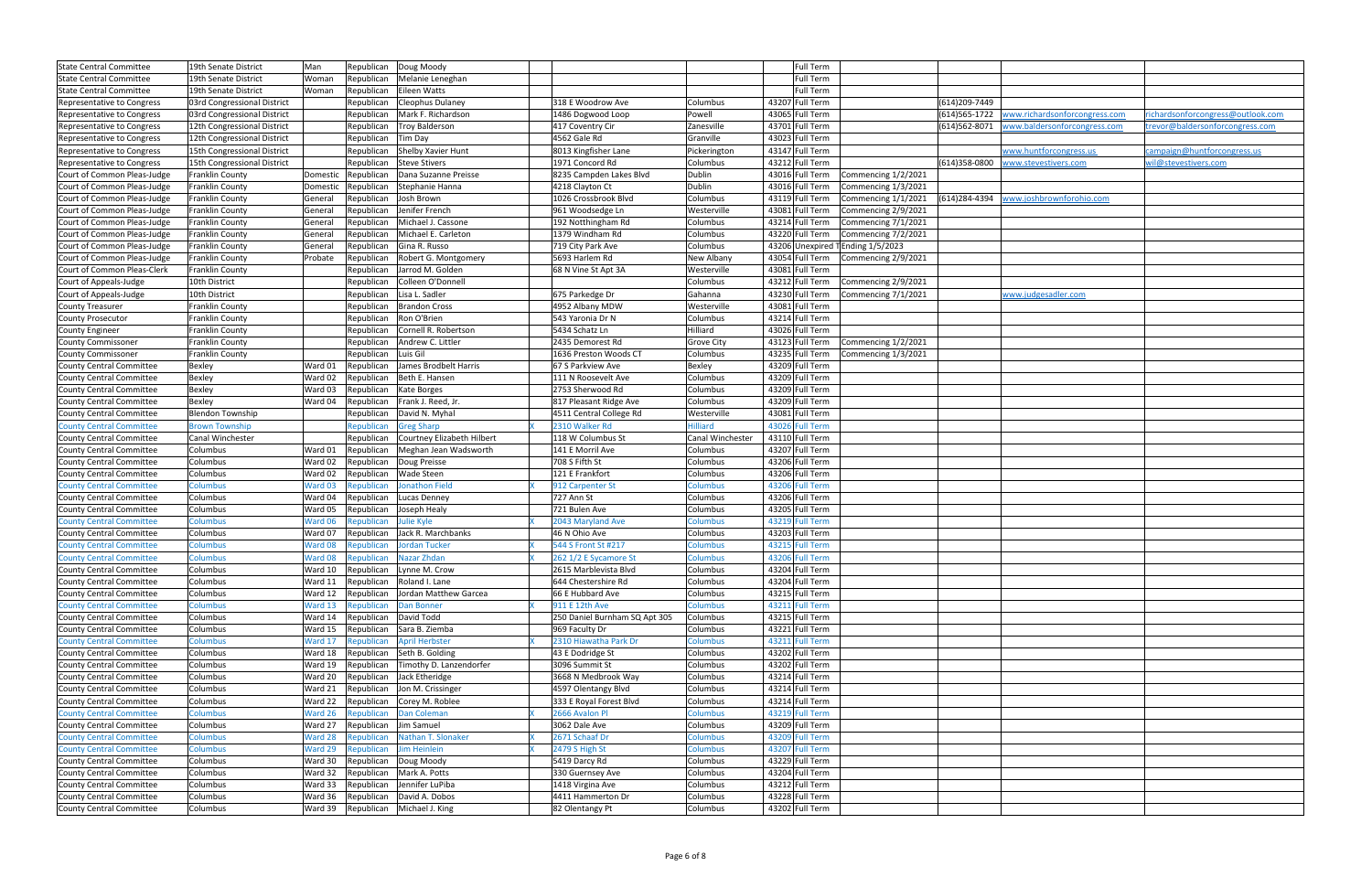| County Central Committee        | Columbus          | Ward 42 | Republican | <b>Bill Schmidt</b>          | 1691 Hansen Ave             | Columbus          | 43224 Full Term |                                   |                         |
|---------------------------------|-------------------|---------|------------|------------------------------|-----------------------------|-------------------|-----------------|-----------------------------------|-------------------------|
| <b>County Central Committee</b> | Columbus          | Ward 43 | Republican | Matt Damschroder             | 1125 E Cooke Rd             | Columbus          | 43224 Full Term |                                   |                         |
| <b>County Central Committee</b> | <b>Columbus</b>   | Ward 44 | Republican | <b>Brian Holycross</b>       | 4324 D Channing Ter         | Columbus          | 43232 Full Term |                                   |                         |
| <b>County Central Committee</b> | <b>Columbus</b>   | Ward 44 | Republican | <b>Shareeque Arife Sadiq</b> | 2709 Natalia Dr             | Columbus          | 43232 Full Term |                                   |                         |
| County Central Committee        | Columbus          | Ward 45 | Republican | <b>Steve Blake</b>           | 6449 Old Ben Ln             | Canal Winchester  | 43110 Full Term |                                   |                         |
| <b>County Central Committee</b> | Columbus          | Ward 45 | Republican | Charles C. Sanders           | 6889 Barker Dr              | Canal Winchester  | 43110 Full Term |                                   |                         |
| <b>County Central Committee</b> | Columbus          | Ward 46 | Republican | Elise S. Geig                | 7894 Waggoner Run Dr        | <b>Blacklick</b>  | 43004 Full Term |                                   |                         |
| County Central Committee        | Columbus          | Ward 47 | Republican | Edward J. Hauenstein         | 2926 E Mound St             | Columbus          | 43209 Full Term |                                   |                         |
| County Central Committee        | Columbus          | Ward 49 | Republican | T. Ronald Sams               | 138 Jana Kay Ct             | Columbus          | 43207 Full Term |                                   |                         |
| <b>County Central Committee</b> | Columbus          | Ward 50 | Republican | Glenna Keys                  | 4228 Nipigon Dr             | Columbus          | 43207 Full Term |                                   |                         |
| <b>County Central Committee</b> | Columbus          | Ward 51 | Republican | Mark Larger                  | 1647 Moler Road             | Columbus          | 43207 Full Term |                                   |                         |
| County Central Committee        | Columbus          | Ward 54 | Republican | Mark Bell                    | 2360 Minerva Park Pl        | Columbus          | 43229 Full Term |                                   |                         |
| <b>County Central Committee</b> | <b>Columbus</b>   | Ward 55 | Republican | <b>Chris Bartony</b>         | 1059 Oak St                 | Columbus          | 43205 Full Term |                                   |                         |
| <b>County Central Committee</b> | <b>Columbus</b>   | Ward 55 | Republican | <b>Blair Cathcart</b>        | 59 Wilson Ave               | Columbus          | 43205 Full Term |                                   |                         |
| <b>County Central Committee</b> | Columbus          | Ward 56 | Republican | Kieran L. Cartharn           | 2200 Dawnlight Ave          | Columbus          | 43211 Full Term |                                   |                         |
| <b>County Central Committee</b> | <b>Columbus</b>   | Ward 59 | Republican | <b>Adam Kuhn</b>             | 1544 Rayne Ln               | <b>Columbus</b>   | 43220 Full Term |                                   |                         |
| <b>County Central Committee</b> | Columbus          | Ward 60 | Republican | Mary H. Leavitt              | 1050 Stoney Creek           | Columbus          | 43235 Full Term |                                   |                         |
| <b>County Central Committee</b> | <b>Columbus</b>   | Ward 61 | Republican | <b>Stephen Katona</b>        | 5904 Spring Run Dr          | <b>Columbus</b>   | 43229 Full Term |                                   |                         |
| <b>County Central Committee</b> | Columbus          | Ward 62 | Republican | Jim Burgess                  | 4930 Honeysuckle Blvd       | Gahanna           | 43230 Full Term |                                   |                         |
| County Central Committee        | Columbus          | Ward 63 | Republican | William Schuck               | 2353 McCauley Ct            | Columbus          | 43220 Full Term |                                   |                         |
| County Central Committee        | Columbus          | Ward 64 | Republican | Dennis Damon                 | 3245 Delburn Ave            | Dublin            | 43017 Full Term |                                   |                         |
| County Central Committee        | Columbus          | Ward 65 | Republican | Marc A. Schare               | 2113 Selbourne Ct           | Dublin            | 43016 Full Term | (614)975-4901                     | marc9@aol.com           |
| County Central Committee        | Columbus          | Ward 66 | Republican | Sue Ellen King               | 2548 Home Acre Dr           | Columbus          | 43231 Full Term |                                   |                         |
| County Central Committee        | Columbus          | Ward 69 | Republican | Troy Judy                    | 5587 Mesa Falls St          | Dublin            | 43016 Full Term |                                   |                         |
| <b>County Central Committee</b> | Columbus          | Ward 70 | Republican | <b>Stephany Spencer</b>      | 4345 Stinson Dr W           | Columbus          | 43214 Full Term |                                   |                         |
| County Central Committee        | Columbus          | Ward 71 | Republican | Andy Shifflette              | 8035 Storrow Dr             | Westerville       | 43081 Full Term |                                   |                         |
| County Central Committee        | Columbus          | Ward 72 | Republican | <b>Bill Wahoff</b>           | 877 Northbridge Ln          | Columbus          | 43235 Full Term |                                   |                         |
| County Central Committee        | Columbus          | Ward 73 | Republican | David R. Payne               | 4719 Herb Garden Dr         | <b>New Albany</b> | 43054 Full Term |                                   |                         |
| <b>County Central Committee</b> | <b>Columbus</b>   | Ward 74 | Republican | John A. Guthrie              | 7679 Foxboro Ct             | <b>Columbus</b>   | 43235 Full Term |                                   |                         |
| County Central Committee        | Columbus          | Ward 75 | Republican | Mike Dittoe                  | 5725 Pleasant Hill Dr       | Hilliard          | 43026 Full Term |                                   |                         |
| County Central Committee        | Columbus          | Ward 76 | Republican | Brian P. Carnahan            | 5015 Hilliard Green Dr      | Hilliard          | 43026 Full Term |                                   |                         |
| County Central Committee        | Columbus          | Ward 77 | Republican | Nick Wahoff                  | 3891 Hawksview Ct           | Columbus          | 43228 Full Term |                                   |                         |
| County Central Committee        | Columbus          | Ward 78 | Republican | Jack McGee                   | 1306 Trabue Woods Blvd      | Columbus          | 43228 Full Term |                                   |                         |
| <b>County Central Committee</b> | Columbus          | Ward 79 | Republican | Adam C. Slane                | 1833 Stilton Ave            | Columbus          | 43228 Full Term |                                   |                         |
| <b>County Central Committee</b> | Columbus          | Ward 80 | Republican | Amy M. Hawkins               | 8119 Barlow Rd              | Westerville       | 43081 Full Term |                                   |                         |
| County Central Committee        | Columbus          | Ward 81 | Republican | Thanh X. Pham                | 2936 Bennington Ave         | Columbus          | 43231 Full Term |                                   |                         |
| <b>County Central Committee</b> | Columbus          | Ward 82 | Republican | Barcy F. McNeal              | 5169 Springfield Ct         | Westerville       | 43081 Full Term |                                   |                         |
| <b>County Central Committee</b> | Columbus          | Ward 83 | Republican | William A. Dodson, Jr.       | 3201 McCutcheon Crossing Dr | <b>Columbus</b>   | 43219 Full Term |                                   |                         |
| County Central Committee        | Columbus          | Ward 84 | Republican | Michael C. Taylor            | 5791 Buck Run Dr            | Columbus          | 43213 Full Term |                                   |                         |
| County Central Committee        | Columbus          | Ward 86 | Republican | Lisa Schacht                 | 5950 Shannon Rd             | Canal Winchester  | 43110 Full Term |                                   |                         |
| <b>County Central Committee</b> | Dublin            | Ward 01 | Republican | Stu Harris                   | 7269 Coventry Woods Blvd    | Dublin            | 43017 Full Term |                                   |                         |
| County Central Committee        | Dublin            | Ward 02 | Republican | Kari B. Hertel               | 4607 Wuertz Ct              | Dublin            | 43016 Full Term |                                   |                         |
| County Central Committee        | Dublin            | Ward 03 | Republican | Charles H. McClenaghan       | 6458 Moors Pl W             | Dublin            | 43017 Full Term |                                   |                         |
| <b>County Central Committee</b> | Dublin            | Ward 04 | Republican | Larry Hughes                 | 7630 Kestrel Way E.         | Dublin            | 43017 Full Term |                                   |                         |
| County Central Committee        | Franklin Township |         | Republican | Jeff Williams                | 3431 Lowell Dr              | Columbus          | 43204 Full Term |                                   |                         |
| <b>County Central Committee</b> | Gahanna           | Ward 01 | Republican | Nicholas Bendoff             | 542 Saulsbury Ct            | Gahanna           | 43230 Full Term |                                   |                         |
| County Central Committee        | Gahanna           | Ward 02 | Republican | Elizabeth Thym Smith         | 1045 Eastchester Dr         | Gahanna           | 43230 Full Term |                                   |                         |
| <b>County Central Committee</b> | Gahanna           | Ward 03 | Republican | John M. Hicks                | 381 Helmbright Dr           | Gahanna           | 43230 Full Term |                                   |                         |
| County Central Committee        | Gahanna           | Ward 04 | Republican | James Leeseberg              | 651 Rose Way                | Gahanna           | 43230 Full Term |                                   |                         |
| County Central Committee        | Gahanna           | Ward 04 | Republican | Jim McGregor                 | 180 Academy Ct              | Gahanna           | 43230 Full Term |                                   | im.mcgregor99@gmail.com |
| <b>County Central Committee</b> | Grandview         |         | Republican | Tim Adams                    | 1431 W First Ave            | Columbus          | 43212 Full Term |                                   |                         |
| County Central Committee        | <b>Grove City</b> | Ward 01 | Republican | Ted A. Berry                 | 3311 Summer Glen Dr         | <b>Grove City</b> | 43123 Full Term |                                   |                         |
| <b>County Central Committee</b> | <b>Grove City</b> | Ward 02 | Republican | Richard L. Stage             | 2733 Woodgrove Dr           | <b>Grove City</b> | 43123 Full Term |                                   |                         |
| County Central Committee        | <b>Grove City</b> | Ward 03 | Republican | Debra L. Bennett             | 1806 Hawthorne Pkwy         | <b>Grove City</b> | 43123 Full Term |                                   |                         |
| County Central Committee        | <b>Grove City</b> | Ward 03 | Republican | Christine Houk               | 2099 Stargrass Ave          | Grove City        | 43123 Full Term |                                   |                         |
| County Central Committee        | <b>Grove City</b> | Ward 04 | Republican | Steven Robinette             | 1166 Pinnacle Club Dr       | <b>Grove City</b> | 43123 Full Term |                                   |                         |
| County Central Committee        | <b>Grove City</b> | Ward 04 | Republican | R. Roby Schottke             | 4912 McNulty St             | <b>Grove City</b> | 43123 Full Term | (614)441-8238                     | schottkeforgc@gmail.com |
| <b>County Central Committee</b> | Groveport         |         | Republican | Patrick M. Pickett           | 471 Main St                 | Groveport         | 43125 Full Term |                                   |                         |
| County Central Committee        | Hamilton Township |         | Republican | Christie Ward                | 26 Lozier Ln                | Lockbourne        | 43137 Full Term |                                   |                         |
| County Central committee        | Hilliard          | Ward 01 | Republican | Melinda Dennis               | 5001 Drayton Rd             | Hilliard          | 43026 Full Term |                                   |                         |
| County Central Committee        | Hilliard          | Ward 02 | Republican | <b>Andy Teater</b>           | 3837 Dayspring Dr           | Hilliard          | 43026 Full Term |                                   |                         |
| County Central Committee        | Hilliard          | Ward 03 | Republican | Omar Tarazi                  | 5635 Sandbrook Ln           | Hilliard          | 43026 Full Term | (614)226-2823  www.omartarazi.com |                         |
| County Central Committee        | Hilliard          | Ward 04 | Republican | Stephanie L. Kunze           | 5994 Farm Creek Ct          | Hilliard          | 43026 Full Term |                                   |                         |
|                                 |                   |         |            |                              |                             |                   |                 |                                   |                         |

|                    | marc9@aol.com            |
|--------------------|--------------------------|
|                    |                          |
|                    |                          |
|                    |                          |
|                    |                          |
|                    |                          |
|                    |                          |
|                    |                          |
|                    |                          |
|                    |                          |
|                    |                          |
|                    |                          |
|                    |                          |
|                    |                          |
|                    |                          |
|                    |                          |
|                    |                          |
|                    |                          |
|                    |                          |
|                    |                          |
|                    |                          |
|                    |                          |
|                    |                          |
|                    |                          |
|                    |                          |
|                    |                          |
|                    |                          |
|                    |                          |
|                    |                          |
|                    |                          |
|                    |                          |
|                    |                          |
|                    |                          |
|                    |                          |
|                    |                          |
|                    |                          |
|                    |                          |
|                    |                          |
|                    |                          |
|                    |                          |
|                    |                          |
|                    |                          |
|                    |                          |
|                    |                          |
|                    | jim.mcgregor99@gmail.com |
|                    |                          |
|                    |                          |
|                    |                          |
|                    |                          |
|                    |                          |
|                    |                          |
|                    |                          |
|                    |                          |
|                    |                          |
|                    |                          |
|                    | schottkeforgc@gmail.com  |
|                    |                          |
|                    |                          |
|                    |                          |
|                    |                          |
|                    |                          |
|                    |                          |
|                    |                          |
|                    |                          |
|                    |                          |
| www.omartarazi.com |                          |